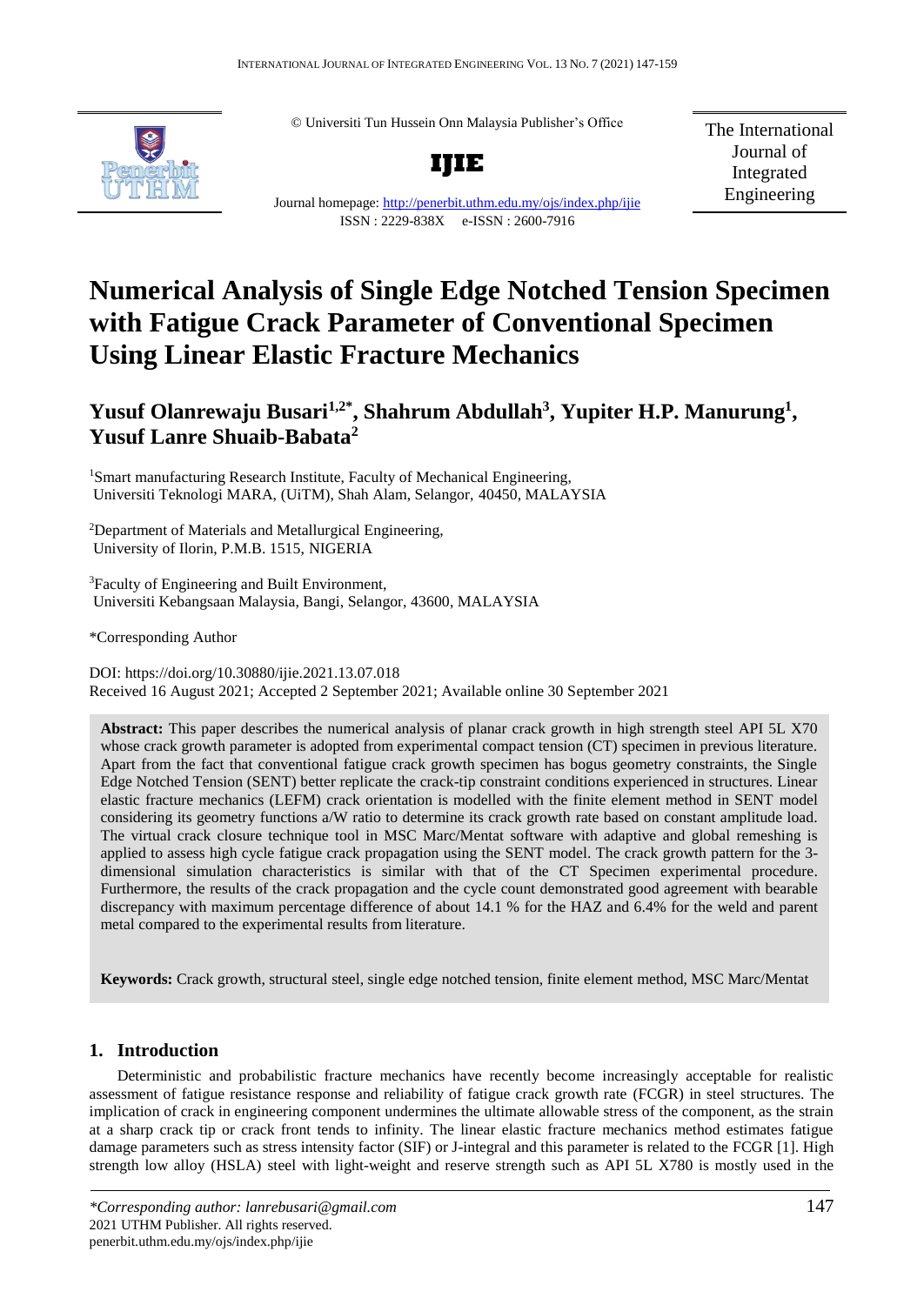manufacturing of oil and gas structures, in spite of its good weldability, their overall strength is lessened when welded. The weld zone portends severe hardness, crack growth due to metallurgical transformation which is detrimental to the structural integrity [2][3]. Therefore, the fatigue crack is of greater interest due to the short elastic mode. The need for a suitable small-scale yielding specimen is desired at the region where the linear elastic fracture mechanics (LEFM) principle is valid with Paris law. Fatigue crack growth rate prediction is essential to enhance service life for engineering structures, then engineering critical assessment may support decisions that can help to avoid costly repair while advanced reliability analysis technologies is engaged [4][5]. Since probability methods are used to determine the system reliability as the basis for decision-making, the use of existing quality criteria is generally over-conservative with regard to permissible defects. The LEFM was initially developed as illustrated in BS7910 for this purpose using the knowledge of reliability [6]. LEFM is capable of describing crack growth in high strength steel (HSS) structures in a physically correct way [7][8]. The crack will progress provided the SIF  $(K_I)$  exceeds the material fracture resistance  $K_{\text{IC}}$  [9][10]. The SIF varies with the specimen crack length, geometry and load applied depending on loading condition and sequence. In FEM simulations, the reliability LEFM analysis of FCGR in structural components depends on the fatigue crack parameters. However, such crack growth rate parameter is usually obtained experimentally.

Most literature agreed that the prediction of FCGR by using Paris law requires the determination of appropriate parameters of the growth rate curve associated with material properties, types of welded joints for geometry function and calculation of the SIF range (ΔK). The significance of specimen geometry and the stress intensity range is described in Burgel et al. [11]. The long, slender double-cantilever beams (DCB) exhibit higher load drops and prolonged constant stress intensity (K) response time than compact tension (CT) geometry. Furthermore, the single edge notched (SEN) specimen which are narrower demonstrate lesser load drop as the crack approaches the specimen boundary, the dynamic stress intensity may not exceed the static value. Thus, the specimen geometry can be manoeuvre with considerable freedom to achieve the desired crack growth behaviour. Finite element and parameter analysis is used to accomplish the most appropriate specimen design for a given application. The probability model conceptualizes the uncertainty of crack size, loads, and material properties, when carefully modelled, this influences the integrity of cracked structures. Experimental studies have shown that the use of notched specimen to generate a fatigue crack with cyclic loading via the pin placed between the hole in compact tension specimen [12,13]. However, the actual stress under the pin load is not concentrated and much lesser than the stress near the crack tip with stress concentration, hence, its effect on the crack tip can be ignored in finite element method [14]. The single edge notch tension (SENT) specimen has been investigated by [15–17] it could examine the transferability between standardized small-scale geometry specimen and full-scale conditions [18] and moderate representation of fracture mechanics to numerically predict damage and crack propagation between maintenance intervals particularly when the SIF is not available, FE calculations should be considered [19,20] . The basic concern with finite element method (FEM) implementation is for efficient estimation of the SIF values during each FCG cycles of maximum and minimum applied load [21]. Shivakumar K.N *et al*. demonstrated the use of VCCT for the measurement of SIFs for cracked three-dimensional bodies [22].

There is a wide range of literature dealing with the prediction of welded steel as it affects the fatigue crack propagation properties and fracture parameters in small-scale specimens with conventional compact tension and single edge notched bending. Researches have shown that metallurgical factor, position of notch and crack initiation all affect the values of the stress intensity range and Paris Law parameters in the Paris' equation (i.e. fatigue crack parameter C and m) [23–29], therefore the intended service condition play a major role in the fatigue resistant behaviour of high strength steels. In most cases, the load characteristic of conventional specimen does not reflect the reality in many structural or component loading. Nevertheless, the use of fatigue crack parameter from conventional specimen for SENT model in numerical analysis of fatigue crack growth rate (FCGR) related work is rare. This effort could avail the industrial community the lead way to harnessing numerical computation of complex structure by its implementation.

Considering the feasibility of FEM modelling in SENT specimen, the mesh has to be compatible across the crack more precisely and singular stress field at crack tip requires special elements or meshing techniques to be modelled with good accuracy and the force directly at the crack tip. FEM simulation tools have also established the varying SIF along the crack-front subject to the thickness and the ratio of crack length to specimen thickness (a/W) [30][31]. Andrzej Leski (2007) performed 3D VCCT with FE analysis the database stored in the pre and post-processing FE software that provides solid modelling, meshing, analysis setup, while the 3D VCCT is cooperated into some other FE solvers [32]. A commercial software MSC Marc/Mentat [33] VCCT is engage to estimate components of the strain energy release rate (G) at the crack front in the finite element estimation of SIFs by an updated crack closure integral. More so, the process of remeshing as the crack propagates modifies the crack tip profile substantially, allowing strain energy release rates to be calculated using simple equations of a single FE analysis with VCCT in either crack tip or front for 3D. The stress intensity agrees strongly with the crack energy release rate in linear elastic condition [34]. The energy release rate is estimated with forces and displacements around the crack tip in VCCT [33]. Finite element method for LEFM estimation of FCGR in structural components can only be valid as the fatigue crack growth parameter that is input into the simulations. Such crack growth rate data are usually obtained on standardized specimens from experimental procedures.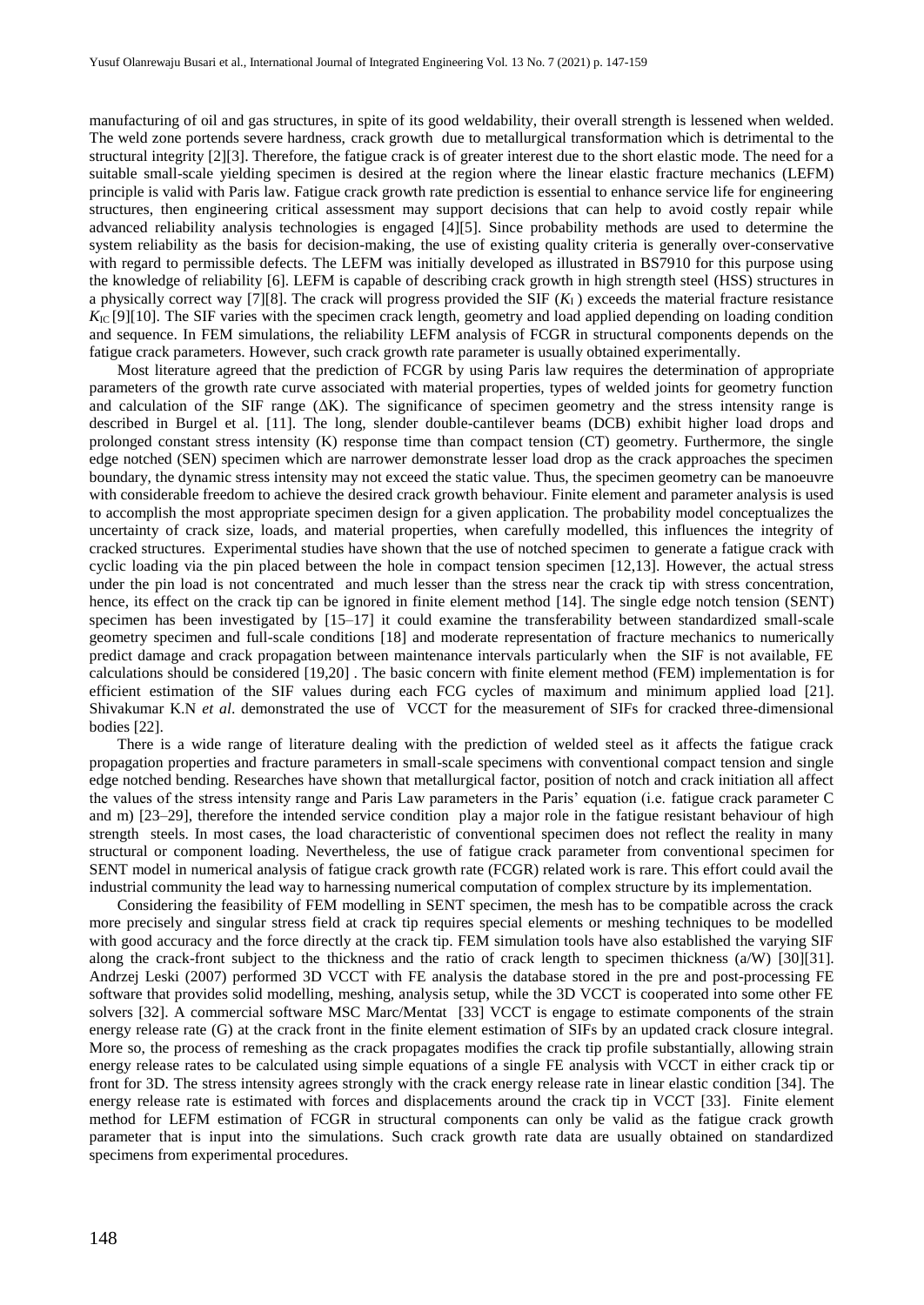Crack propagation may be studied using energy release rate (G), however the current methods are not usually precise, effective, or complex. The finite element approach demands fine element mesh that can conform with geometry of the crack front. Many complex geometry situations are challenging while the remeshing is computationally costly in propagation, and inaccuracies in G are exacerbated. The novel spring model that inserts stiffness springs at the crack front and back to compute G using the VCCT is one approach to this drawback. A new interface element is used as shape functions to move the springs to the crack front location that produce accurate forces and displacements. The precise calculation of G along the crack front is essential for appropriate propagation computation. The Surface crack initiator in MSC marc is implemented with local and global adaptive remeshing process of crack growth numerical analysis which was validated with experiment results.

In FEM analysis of FCG, the modelling of the moving crack requires adaptive local remeshing element to deal with the singularity field is one of the basic issues[35]. The remeshing at cycle interval and faceted surface in MSC Marc/Mentat for local mesh adaption could resolve the element type constraints highlighted by Areias P *et al* [36,37] . In this study, the suitability and reliability of a VCCT based finite element model is implemented for crack growth in mode (I). The method of adaptive local and global remeshing for the crack propagation in SENT model under cyclic loading at constant amplitude for API 5L X70 Steel. The research effort describes the crack length and growth pattern related to the number of load cycles for the stress ratio R=0.1 with respect to the energy release rate at the crack front. The fatigue crack parameter and material properties used was obtained from literature [38] determined experimentally from compact tension specimen. The accuracy and consistency are evaluated and compared with theoretical analysis in this work and experimental work from literature.

#### **2. Numerical Modelling for Fatigue Crack Propagation**

The energy needed to advance a crack is equivalent to the amount required to close the crack. Another assumption of VCCT is that the crack tip displacements and energy state is not altered significantly between two successive crack extensions [39]. Rybicki and Kanninen created the approach for 4-noded 2D elements and Ramamurthy T.S. et al. [40] came up with the method of quadratic 8-noded non-singular and quarter node 2D elements. Furthermore, Raju I. S. [41] proposed singularity 2D and 3D elements method with cubic 12-noded with the VCCT formulas depending only on forces and displacements around the crack tip. The linear elastic fracture mechanic concept of crack propagation for planar crack is possible once the energy released for unit width and length of fracture surface (∆a) is termed strain energy release rate (G) proportional to fracture toughness characteristics of the material [42]. The computation of G is usually implemented together with FEM by VCCT by the assumption of small crack extension. The strain energy released is equal to the amount of the work (W) required to close the crack which is evaluated by the stress field and the displacement of the crack front extension from a+ ∆a. Furthermore, the stress and displacement can be computed within the same configuration in a single analysis, then G can be expressed as Equation 1:

$$
G = \lim_{\Delta a \to 0} \frac{W}{\Delta a} \tag{1}
$$

The displacement and stress at the crack tip is correlated to G for isotropic material, the applicability of the crack closure integral theory for interface failure of stress components is further achieved [43,44]. Irwin presented the crack closure integral theory, which is an energy conservation argument on crack extension generally expressed as:

$$
G_I = \frac{1}{2\Delta a} \int_0^{\Delta a} \sigma_y \left(\Delta a - r, 0\right) \Delta v(r, \pi) \, dr \tag{2}
$$

The distance from the crack tip to point of surface crack is (r), this distance of crack extension is  $(\Delta a)$  and the displacement in the y-direction is represented with ( $\Delta v$ ) during the crack extension when the normal stress ( $\sigma_v$ ) is acting along the closed crack surface (line). For 3D VCCT, Equation 2 was modified by Shivakumar *et al* [22] as Equation (3).

$$
G_{I} = \frac{1}{2wi\Delta a} \int_{Si+1}^{Sj+1} \int_{0}^{\Delta a} \sigma_{y}(r,\pi) \Delta v(\Delta a-r,0) dr ds
$$
 (3)

Where (w<sub>i</sub>) is element length while (s) is distances along the crack front. The [Fig.](#page-3-0) 1 and the for an 8-node element in the Equation (4) is the results of the node forces (F) ahead of the crack front and the node displacements behind the crack front for the i<sub>th</sub> segment with contributions for elements on each side of the crack front.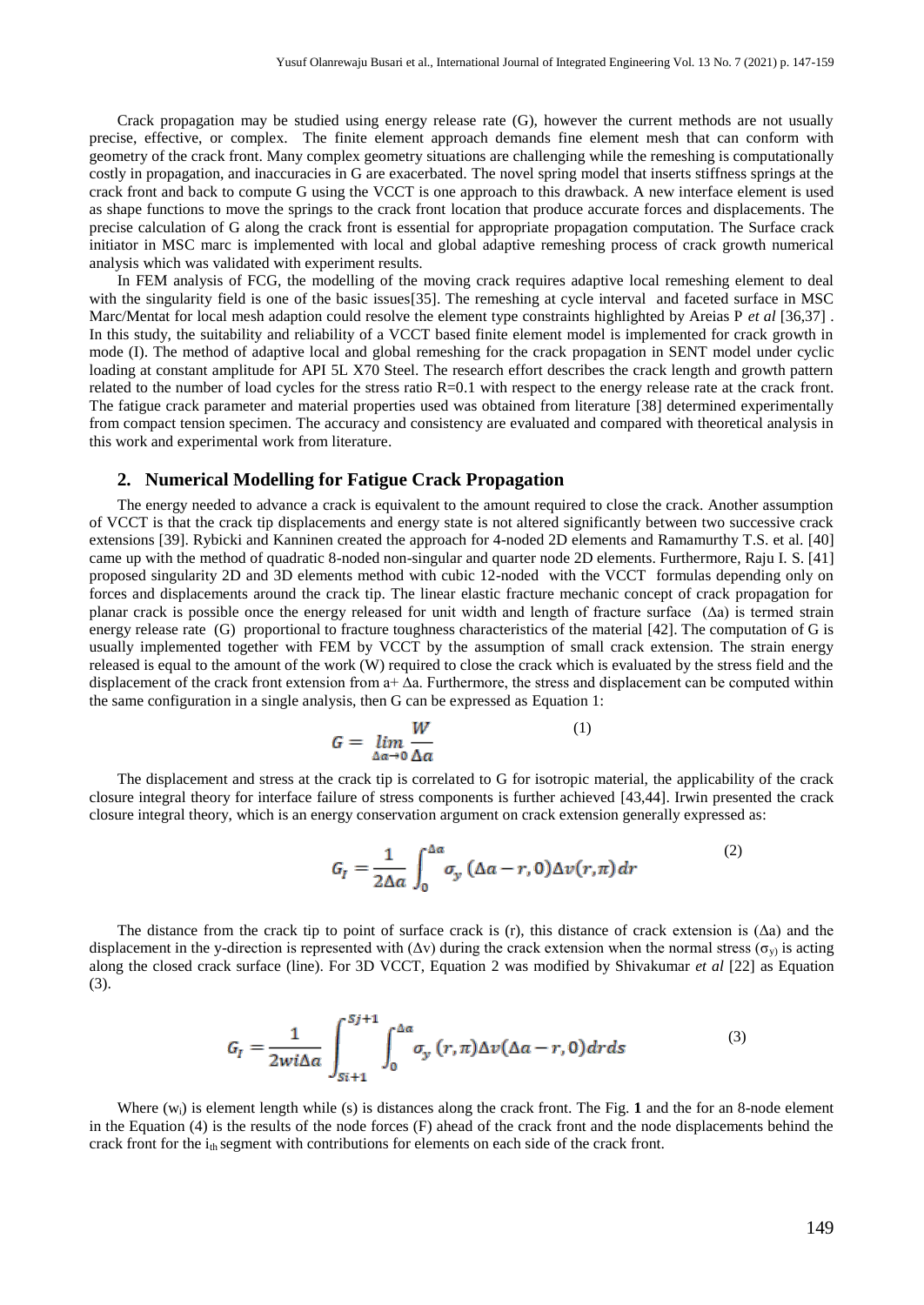

<span id="page-3-0"></span>**Fig. 1 - Schematic crack plane parameters for computation of energy release rate** [45]

$$
G_{I} = \frac{1}{2wi\Delta a} \sum_{j=1}^{2} CjFj\Delta vJ
$$
 (4)

For 3-D solids condition depicted in [Fig.](#page-3-1) 2, the evaluation is done separately for each node along the crack front for an Area given by the shaded part in MSC Marc/ Mentat. For the case of higher-order elements, the contributions from the mid-side nodes included as obtained Equation (5) using the notation in [Fig.](#page-3-2) 3.



**Fig. 2 - 3-dimension mesh for VCCT**

<span id="page-3-1"></span>

<span id="page-3-2"></span>**Fig. 3 - 3D mesh for VCCT for higher order mesh elements**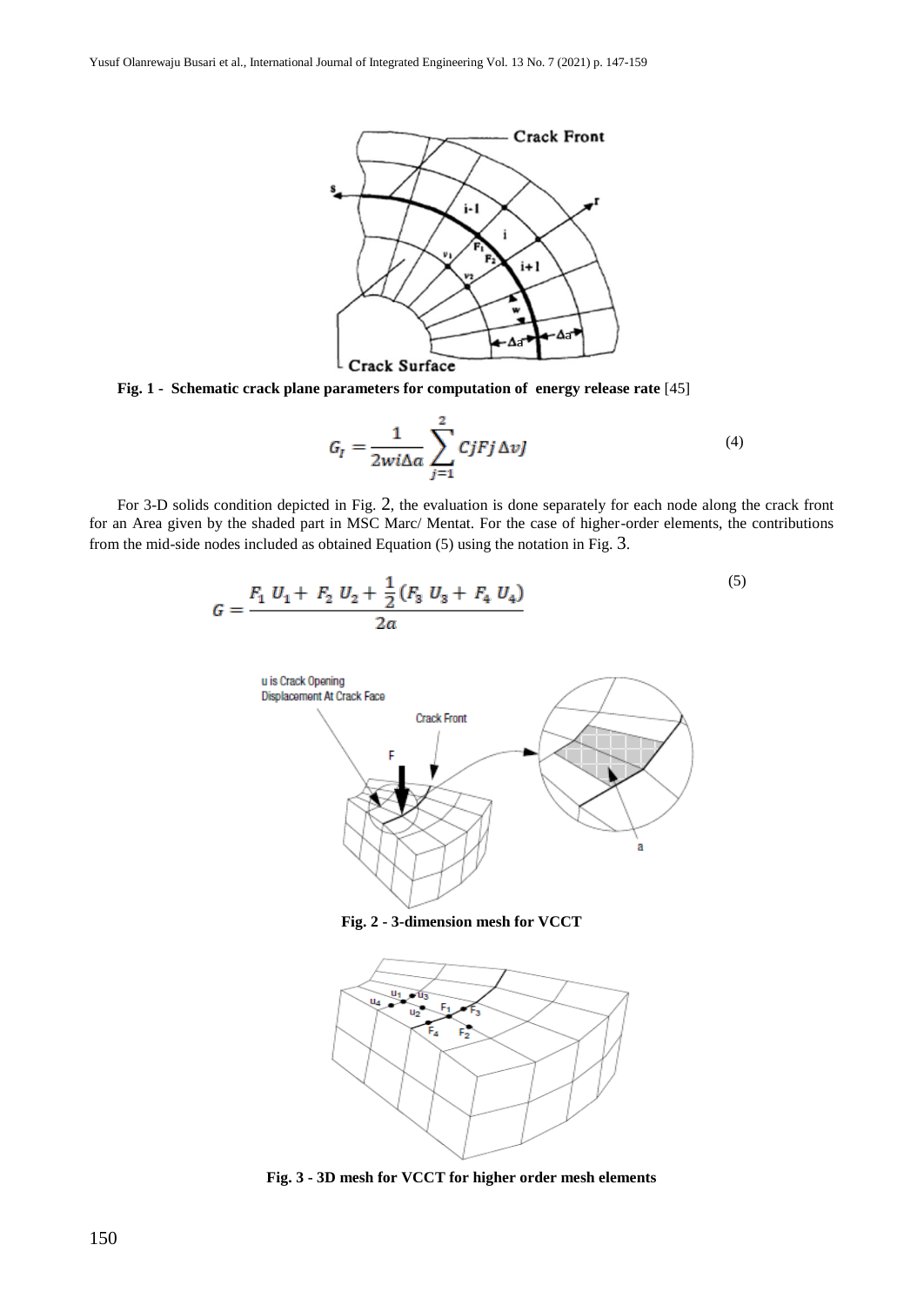Recent research on welded high strength steel components prediction mostly engage LEFM based on Paris' law fitted to fatigue tests [46][47]. The implementation of LEFM evaluates the fatigue strength of defined crack with the assumption of elastic material behaviour during the fatigue process. In LEFM, the most vital driving force for the fatigue crack propagation of HSS is the  $(G)$  or SIF  $(K)$ . For a consistent stress field, Equation  $(4)$  is valid and approximate for a stress field that is not uniform. Provided the forces come from nodes on the crack front, and the distance from nodes behind the crack front. In the case of 2-dimension virtual crack closure technique where all elements around the crack tip have the same shape and size. To ensure all elements around the crack front have the same shape and size in 3-dimensions VCCT, the basic approach is to engage higher order elements in finite element analysis in order to enhance its accuracy [22][32]. In Finite element analysis, the required potential to close the crack over a surface area is the local (G). Furthermore, these equations are used to obtain the full (G) in FEA. Then SIF  $(K_1)$ in mode I can be determined with the equations presented in Equation (6) in plane strain and plane stress in Equation (7) respectively:

$$
G_{I} = \frac{K_{I}^{2}}{E} (1 - v^{2}) \xrightarrow{yields} K_{I} = \sqrt{\frac{G_{I}E}{1 - v^{2}}}
$$
\n
$$
G_{I} = \frac{K_{I}^{2}}{E} \xrightarrow{yields} K_{I} = \sqrt{G_{I}E}
$$
\n(7)

The (v) represents the poisson ratio and (E) denotes the elastic modulus in the equations. In numerical FEM modelling, where the propagation direction might not be implemented, remeshing techniques are required [48–51]. Marc offers the evaluation of fracture mechanics based on the energy release rate with VCCT for crack. The application of VCCT is useful as it provides G to be calculated using simple equations from a single FE analysis. The VCCT is one of the most common tools to evaluate G components along a crack front in linear elastic condition. The postulation of a crack is a crack tip for 2-dimension and a crack front in 3-dimension. For either crack model, the Jintegral or a VCCT calculation is to be performed. The energy release and SIF is a fundamental parameters of fracture mechanics, for the single edge notch tension specimen, the SIF represents stress condition at a crack tip, is proportional to crack growth rate and is used to assess failure criteria due to fracture stress, where in mode I failure analysis is established analytically by Equation (8).

$$
K_I = \delta \sqrt{\pi a} \cdot f\left(\frac{a}{W}\right) \tag{8}
$$

Various empirical formulas of geometry functions *f*(*a/W*) in terms of determining SIF for different types of specimens already presented by many researchers. In this paper, the formula for the correction factor for SENT specimen is applied using this Equation (9)[52][53].

$$
f = 1.12 - 0.231 \left(\frac{a}{W}\right) + 10.55 \left(\frac{a}{W}\right)^2 - 21.72 \left(\frac{a}{W}\right)^3 + 30.39 \left(\frac{a}{W}\right)^4 \tag{9}
$$

The crack grows when the G or the SIF is equal to the critical value of the component, the cycle count of crack growth to reach a critical length is a function of the SIF range ( $\Delta K$ ) or SIF ( $K_I$ ).

$$
\frac{da}{dN} = C(\Delta K)^m \tag{10}
$$

$$
dN = \frac{da}{C(\Delta K)^m} \tag{11}
$$

$$
\int_0^{Nf} dN = \int_{ai}^{af} \frac{da}{C(\Delta K)^m} \tag{12}
$$

The SIF range of the material/ crack tip of constant amplitude loading from equation (8) is substituted.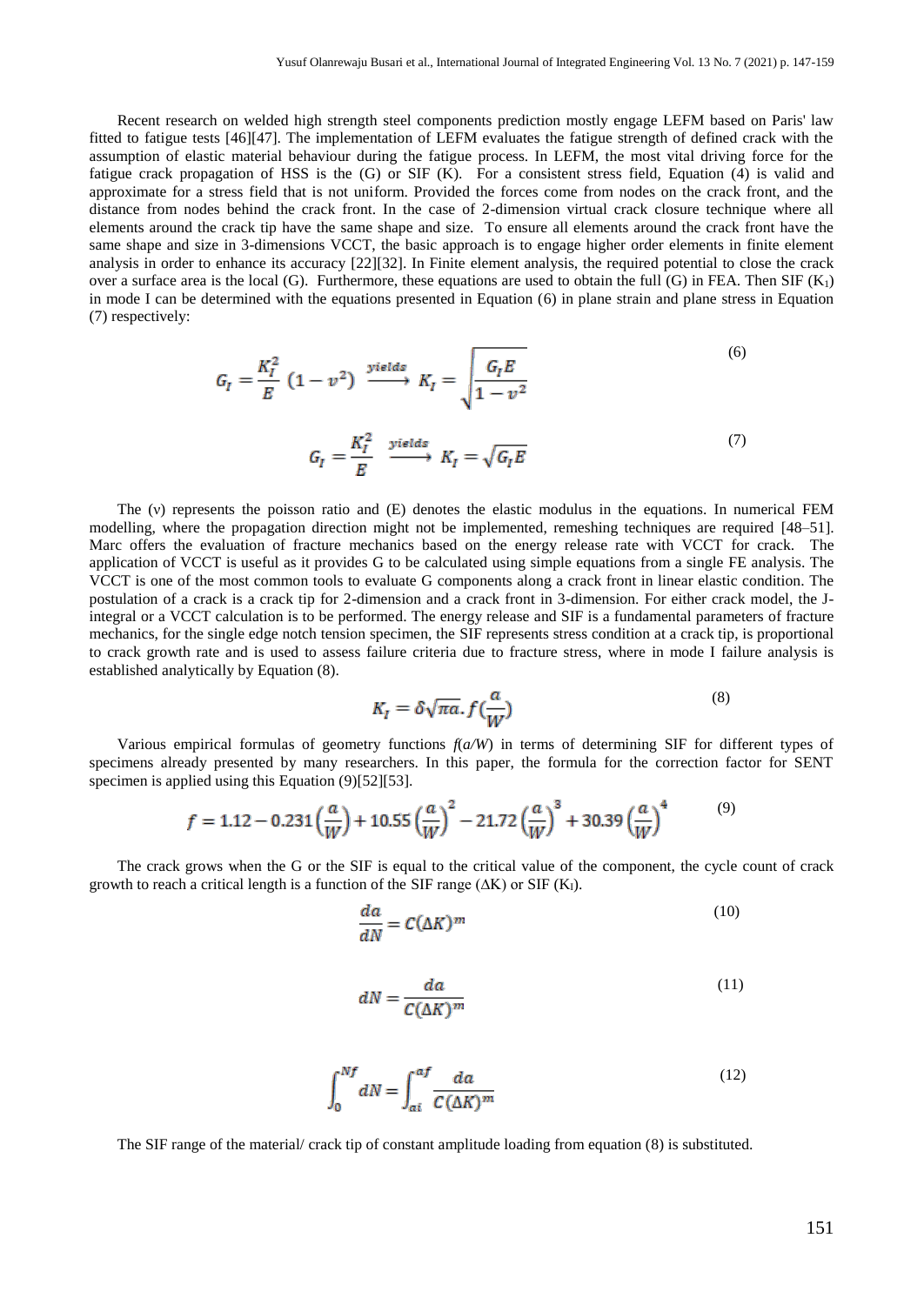$$
\int_0^{Nf} dN = \frac{1}{C} \int_{ai}^{af} \frac{da}{(f\Delta\delta \ (\pi a)^{\frac{1}{2}})^m}
$$
\n(13)

The number of load cycles for each increment is given as:

$$
N_f = \frac{a_{i+1}^{(1-0.5a)} - a_i^{(1-0.5a)}}{C(f(\Delta\delta)\pi^{\frac{1}{2}})} \tag{14}
$$

The material constant is (C and m) and K is SIF which is expressed in the previous equation. However, the fatigue crack growth of difference welding procedure mainly caused the variation of material parameters in the HAZ [54].

### **2.1 3-Dimensional VCCT Numerical Analysis**

The resources of fracture mechanics in MSC marc entail the assessment of the energy release rate with automatic crack propagation using the VCCT option. Crack displacement and stress methods require orthogonal mesh around the crack front to obtain accurate SIF solutions, due to the changing geometrical requirements, a great deal of care must be taken in creating the mesh pattern on and near the crack plane [45]. MSC Marc/Mentat provide finite element analysis VCCT method with remeshing of crack propagation. For isotropic linear elastic material, Marc calculates the SIF from the energy release rate. This is done separately for each crack mode. With the J-integral the calculation of the SIFs is more complex, and it is only done if there are no point forces in the crack region. Contact forces from self-contact at the crack faces are also included in these point forces, which means that the calculation of K factors is not available if self-contact is included. It is possible in Marc to omit the check for self-contact, with the risk of material overlap in case the crack closes. In fatigue analysis, a repetitive load and the main goal is typically to find the amount of load repetitions it takes to grow a crack to a certain length. The number of load cycles is often huge, much more than one would explicitly model in the analysis, this is called high cycle fatigue. The speed or rate of crack growth is given by a fatigue law, and Marc uses the typical Paris' law. In direct growth crack propagation, nothing happens with the crack until a crack growth criterion is fulfilled [33].

The 3D fatigue crack growth evaluation by FEM has been made on SENT specimen using MSC Marc/Mentat commercial finite element software. The tested CT specimens were remodeled into SENT specimens using the material properties of API 5L X70 grade steel obtained from the literature[38] as listed in Table 1 and 2. The specimen geometry considered in this analysis with match crack depth of the SENT model is shown in [Fig. 4.](#page-6-0) The geometry function  $(a/W)$  has been taken as 0.2, the crack length is (a). The specimen width (W) and thickness are constant for the entire analysis.

| Young modulus | <b>Yield Strength</b> | <b>Thickness</b> | <b>Poisson</b> |
|---------------|-----------------------|------------------|----------------|
| (GPa)         | (MPa)                 | (mm)             | ratio          |
| 221           | 500.3                 |                  | 0.3            |

**Table 1 - A Material properties o of API 5L X70 grade steel obtained from the literature**[38]

|                    |               | m    |
|--------------------|---------------|------|
| Base metal         | $1.1e^{-11}$  | 4 87 |
| Heat affected zone | $8.1e^{-11}$  | 3.82 |
| Weld metal         | 5 2 $e^{-11}$ | 4.55 |

The finite element of SENT specimen was considered for crack front deformation analysis, using MSC Marc/Mentat has been modelled using 72,000 elements and 24,558 nodes with quad-meshing. Displacement controlled tensile load has been applied on the upper edge of the specimen. Because of strain variations, the model employs the patran tetra remeshing approach. One of the criteria to significantly enhance the accuracy of VCCT in FE analysis is to use higher-order elements One of the conditions to improve the accuracy of the FE analysis in VCCT is to utilize higher order elements [32,55,56]. The complicated singularity of the stress field at the fracture front necessitates the production and regeneration of a dense mesh as the crack develops [58]. The quad (8) model was changed to tetra (4) element in [Fig.](#page-6-1) 5 to avert the complexities of the phenomenon of element type alteration in simulation. The global remeshing criteria's is assign to the contact bodies. In [Fig. 5\(](#page-6-1)b), the faceted surface used to describe of the stress fields, that is significant to determine the crack path and singular elements is simply meshed round the crack front. The assign SENT model is remeshed to the standard remeshing criteria since crack propagation promptly triggers remeshing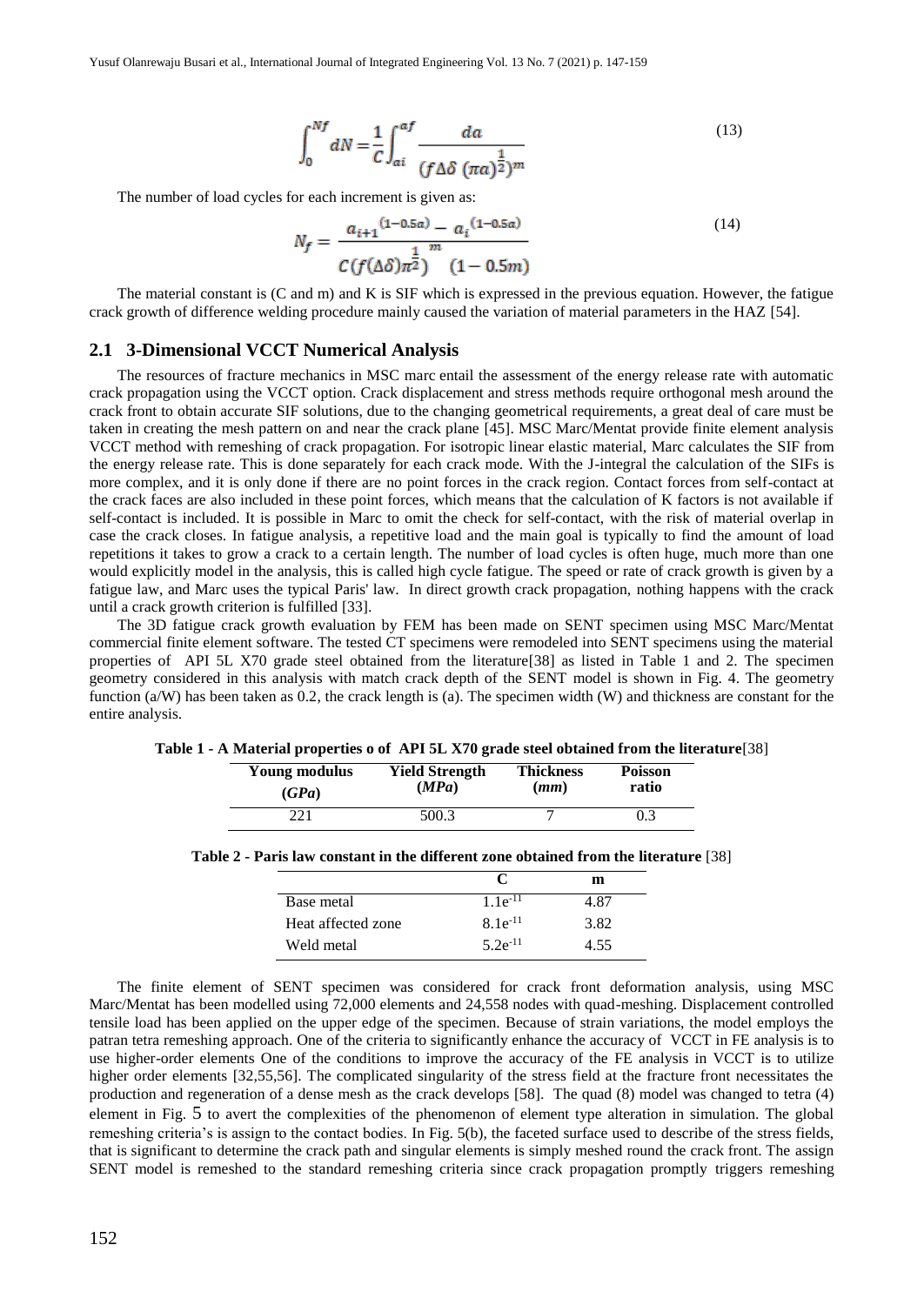automatically. Also, the mesh density control for the target element edge length was set at 2 mm. The material SIF describes the stress on crack tips and the crack growth caused by external loads or inherent stress in fracture mechanics. This includes the size of the workpiece, initial crack length and yield strength.



**Fig. 4 - Geometry model for SENT in MSC Marc/Mentat** 

<span id="page-6-0"></span>

<span id="page-6-1"></span>**Fig. 5 - FE modelling geometry model for SENT in MSC Marc/Mentat. (a) clipped model of crack faceted surface orientation with Quad (8) meshing; (b) crack front propagation with patran tetra remeshing** 

The model was characterized as a contact body with deformable body properties that allow deformations to move easily within the contact body alongside the faceted nodes in the centre of the model perpendicular to the surface is used to define the crack path. The SIF is computed based on the Paris law with the periodic high cyclic loading. Furthermore, the fatigue time period of the repeated load sequence and the crack growth increment is assigned and input for the fatigue crack parameters m and C were obtained from literature from CT specimen experimental fatigue tests Table 2. The initial state is structural, with boundary and loading parameters selected to replicate experiment situations with cyclic load is applied in the x-axis direction (58 MPa) in the right end of the model, while the fixed displacement is applied in the left end of the model to imitate clamping condition as illustrated in [Fig. 6\(](#page-7-0)a). The constant amplitude with the mode I tensile load is implemented normal to the crack face on the free edge of the model and the sine based cyclic load table with the stress ratio  $R=0.1$  in [Fig. 6\(](#page-7-0)b) is assigned as expressed in Equation (15).

$$
f(t)=0.45*\sin(2*\pi*\mathrm{v1}-(\pi/2))+0.55
$$
 (15)

Crack growth increment 0.2 mm is chosen to shorten the computational time. The evaluation of rate of energy release in VCCT through the forces and the displacements along the crack front is implemented in the load case created for all the conditions loads by means of a persistent time step of 0.5 seconds per increment. Sufficient total load case and time Steps were chosen to allow for suitable visualization of the simulations, this input values were varied to assess the effect on the computation outcome.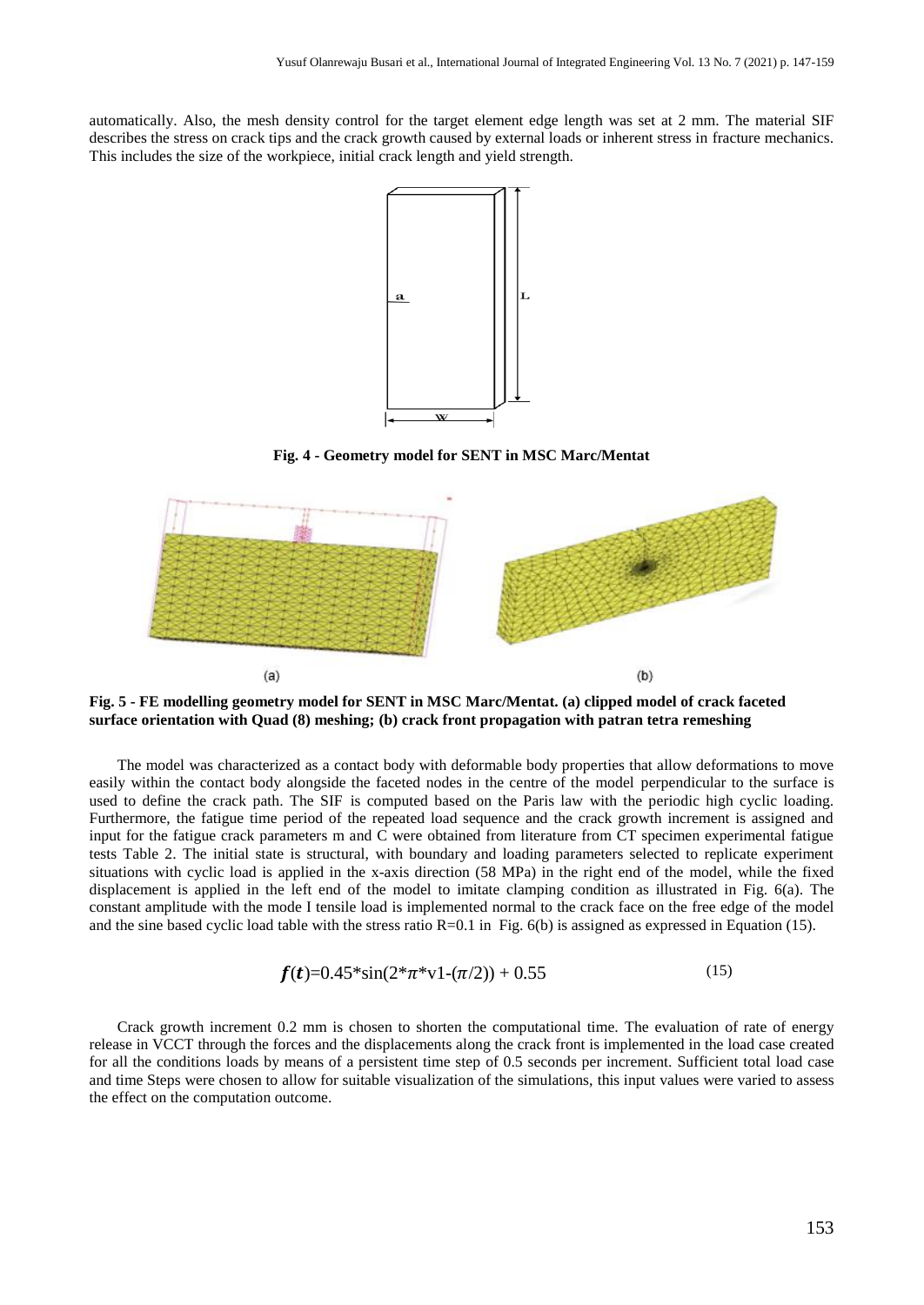

<span id="page-7-0"></span>**Fig. 6 - (a) Load boundary condition of the specimen with one end fix and other side cyclically loaded; (b) cyclic Load table at stress ratio R=0.1**

#### **2.2 Mesh Sensitivity**

Linear Elastic Fracture Mechanics in FEM represented the most advanced theory for simulating crack growth. However, the element size around the discontinuity must be small enough to capture a stress variation and the consequence is the computational time. Hence, the investigation of the crack propagation effect is performed using the same parameters but lesser crack length (load case) for simplicity. The simulation is carried out in 3D solid FEM model, by creating a batch file (.bat) coding in MSC Marc/Mentat. The script enables multiple meshes to run with less computer memory consumption. For the analysis procedure, a direct solver has been employed to run the solid mechanic computation with a multi-frontal parallel sparse algorithm. Also, the software-running environment is the 64 bit WIN10 system with a 12-GB RAM, CPU 3.10 GHz, and Intel-i5 processors. Firstly, mesh size dependency on the crack growth rate and corresponding load cycles, created multiple (.mud) files with different mesh size/number of elements in Table 3. Secondly, remeshing mesh size behaviour was computed for the equivalent number of load cycle and computation time of chosen mesh size, as presented in Table 4.

| <b>Table 5 - Mesh size sensitivity analysis</b> |                    |                         |  |
|-------------------------------------------------|--------------------|-------------------------|--|
| <b>Mesh Size</b>                                | No. of load cycles | <b>Computation Time</b> |  |
|                                                 | (mm/cycle)         | (sec)                   |  |
| 0.25                                            | 489831             | 6294.56                 |  |
| 0.5                                             | 597516             | 2035.19                 |  |
|                                                 | 489558             | 2051.07                 |  |
| $\mathcal{D}_{\mathcal{L}}$                     | 490572             | 2009                    |  |
|                                                 | 490455             | 2021                    |  |

**Table 3 - Mesh size sensitivity analysis**

**Table 4 - Remeshing size sensitivity analysis with mesh size of 2mm**

| <b>Mesh Size</b> | No. of load cycles | <b>Computation Time</b> |
|------------------|--------------------|-------------------------|
|                  | (mm/cycle)         | (sec)                   |
| 0.5              | 486616             | 3194                    |
|                  | 488719             | 1512                    |
| $\mathfrak{D}$   | 490545             | 2071                    |
| 3                | 84534              | 2110                    |
|                  | 242934             | 2032                    |

#### **3. Results and Discussion**

The analysis describes the findings of FCG derived from the computational method. It should be noted that the SIF values in an automated crack simulation like MSC Marc/Mentat is computed centered around fracture energy release rate according to cyclic load table in [Fig.](#page-7-0) 6 and Equation (15). The software evaluated the energy release rate with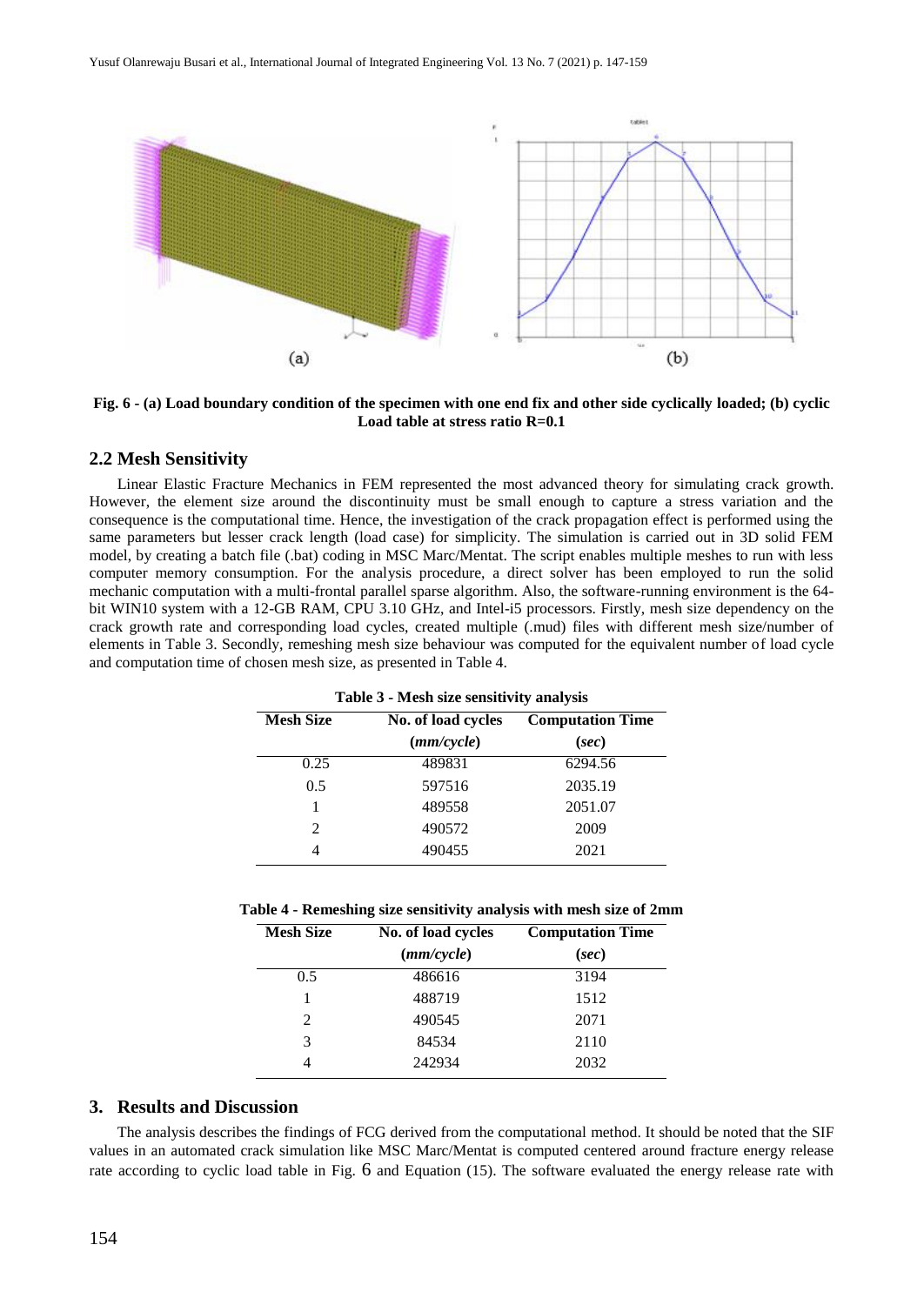Equation 6 and 7 according to the isotropic material. The corresponding mean value elastic modulus and Poisson ratio in the literature [38] for welded, base metal and HAZ is used. Furthermore, a minimum of crack length was created in the load case based on ASTM standard [58], the constant time step aimed to represent the crack growth and remeshing of nodes from the initial crack at every 0.2 mm for each step and nodes are released subsequently. Hence, the crack progresses by 0.2 mm till the last targeted length is achieved. Counter plots show the interaction effect of the clamping force on the model on the left side presented in [Fig. 9](#page-8-0) which causes almost uniform stress distribution in the whole mode region that normal leads to uniform crack propagation without the effect of bending deformation. However, as the crack progresses the cyclic load effect is prevalent mostly on the right-hand side where the load is applied in [Fig. 8](#page-8-1) and [Fig. 9.](#page-8-0)



**Fig. 7 - Model plot for crack growth at initial increment** 

<span id="page-8-1"></span>

<span id="page-8-0"></span>**Fig. 9 - 3D Model plot crack growth increment**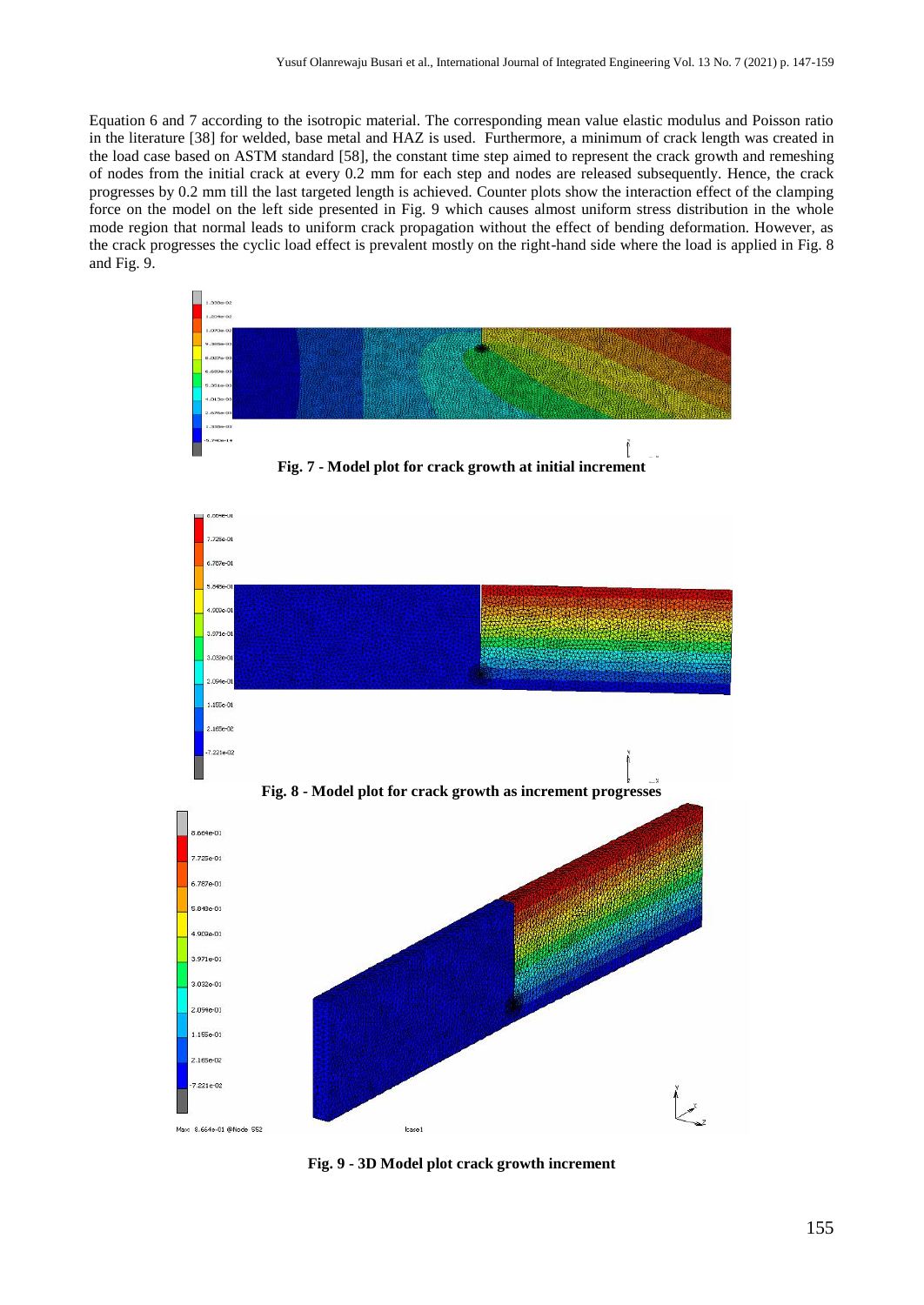The relation of fatigue crack growth along the length of element starting from 10mm which includes the size of initial crack length versus the cycles count between the SENT model finite-element approach as shown in [Fig. 10.](#page-9-0) The number of load cycles of FCG studied with experimental CT specimen and the FE analysis of SENT specimen with MSC Marc/Mentat, using VCCT is presented in Table 5. The ratio of fatigue crack geometrical function a/W=0.2, and the fatigue crack parameter of CT specimen employed demonstrates a feasible SENT specimen application. However, the reason for an evident variation in the value number of loads cycles of the HAZ is not clear. However, it may be influence by inherent stress or the possibility of grain size refinement of the material not adequately account for in the simulation. Several literatures describe the metallurgical variables linked to the welding process and the heat input have a more uncertain effect on the fatigue characteristics of HAZ that could account for crack pattern observed in this work.



**Fig. 10 - VCCT crack length and number of cycles count with SENT model**

<span id="page-9-0"></span>The possibility of adverse microstructure, grain refinement and martensite formation in the HAZ of welding high strength steel, which might account for different flow stresses at different zones of the welded steel plates where the fatigue crack parameter was obtained experimentally with compact tension specimen for this numerical analysis. The constant amplitude loading with high cycle fatigue was performed at the same conditions of ∆K and K<sub>max</sub> for all the weld zone based on the cyclic loading table presented in the figure above. Contrary to other cracks growth in [Fig. 10,](#page-9-0)  the sluggish fatigue crack propagation experienced in the VCCT simulation for the HAZ with the same condition of stress intensity, the crack propagation in the HAZ, BM and WM regions for the steel may be as a consequence of a material hardness, particularly the (HAZ). The value of C and m is treated as the material properties of each region [59], therefore the residual stress effect is expected to be captured.

| <b>Specimen</b>                       | <b>Crack length</b><br>(mm) | No. of cycles (BM)<br>(mm/cycle) | No. of cycles (HAZ)<br>(mm/cycle) | No. of cycles (WM)<br>(mm/cycle) |
|---------------------------------------|-----------------------------|----------------------------------|-----------------------------------|----------------------------------|
| Experiment<br>CT[38]                  | 25                          | 6.6 $x10^5$                      | $7.7 \times 10^5$                 | $7.15 \times 10^5$               |
| Numerical<br>computation<br>with SENT | 25                          | 6.17 $x10^5$                     | $9.0 \times 10^5$                 | $6.67 \times 10^5$               |
| Percentage<br><b>Difference</b>       |                             | 6.1%                             | 14.4%                             | 6.4%                             |

|  | Table 5 - Number of times and cycles of FCG simulated with SENT model vs. CT experiment result |  |
|--|------------------------------------------------------------------------------------------------|--|
|--|------------------------------------------------------------------------------------------------|--|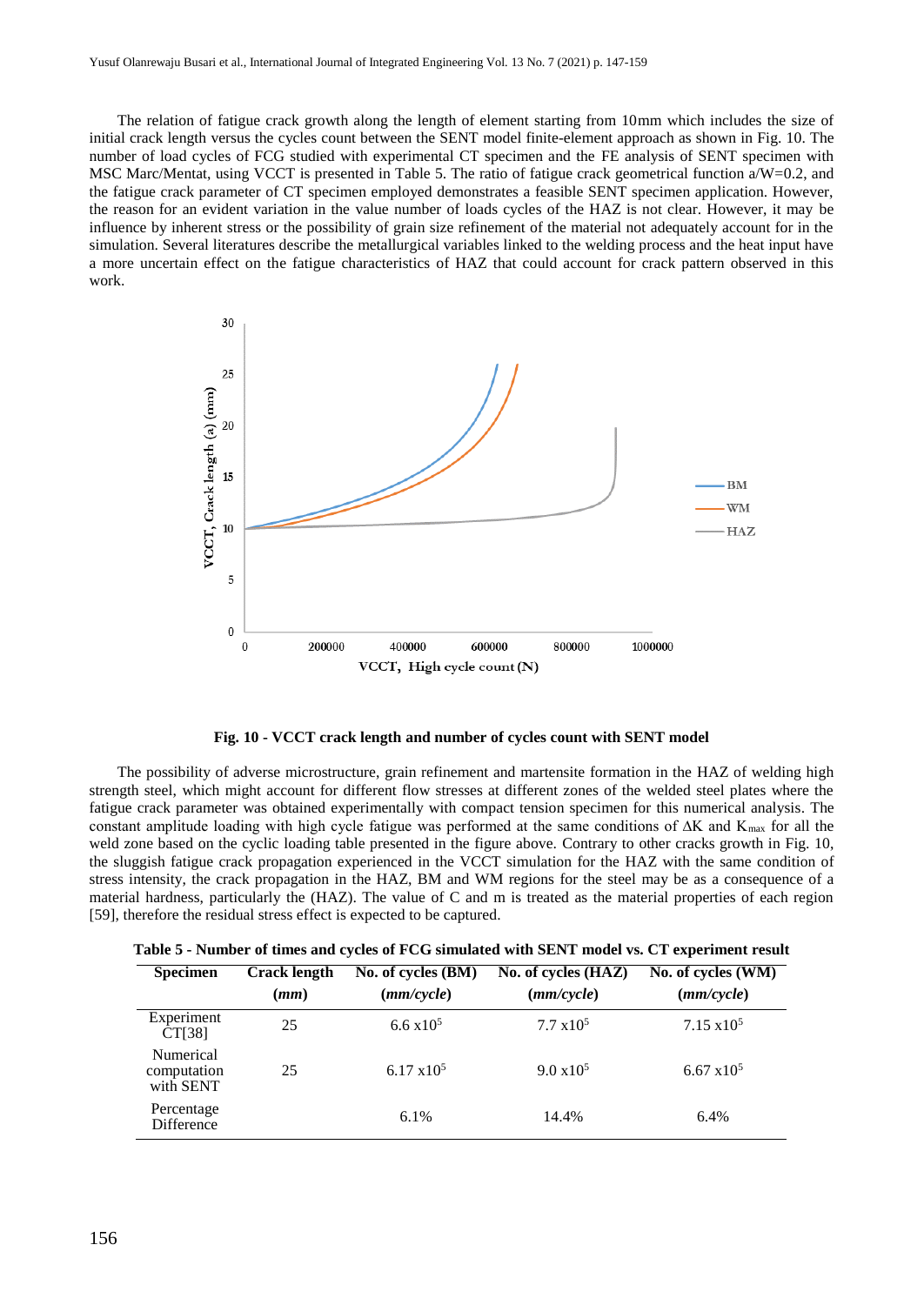## **4. Conclusion**

An advanced global remeshing criteria is used in the VCCT to propagate cracks in FE analysis. The SENT model of the crack growth of high strength steel samples performs high cycle fatigue in MSC Marc/Mentat. The convergency analysis illustrates the potential and reduces the inaccuracy and computational time of the model. Summarily, the single edge notched tension crack model has been implemented and compared with the values of compact tension specimen in the experiment. This study also demonstrates that numerical solution is a proficient tool for a conservative estimation of the fatigue life provided the fatigue crack parameter is available for the LEFM approach with constant amplitude fatigue loading. Some conclusions can be drawn from the current comparisons of published experimental data and computation solutions as follows:

• The SENT prediction models implemented is verified with the experimental results with similar loading condition procedures alongside a considerate continued meshing convergence.

• A phenomenon of adaptive remeshing in VCCT follows the trends of LEFM in crack incremental summation except in the HAZ.

• The 3D-simulation results of the computed crack length and equivalent cycle counts with same applied load of  $62.5MPa$  and stress ratio of R=0.1 show acceptable agreement compared to experimental investigation from literature with a percentage difference of 6.1% for base metal, 6.4% for weld metal and highly conservative 14.4% for HAZ structural steels

Furthermore, the VCCT fatigue crack growth observations indicate that the integrity of a welded high strength steel structure can depend on the welding component toughness region particularly in HAZ. Future models could integrate the interfaces between linear and non-linear fracture mechanics or strain hardening in a more complex model. The standardization process of SENT specimen for fatigue crack growth could further enhance more accurate fatigue life prediction.

#### **Acknowledgement**

Authors express gratitude for the computational facilities granted by smart manufacturing research institute (SMRI), Universiti of Teknologi MARA, (UiTM), Malaysia.

#### **References**

- [1] Chambel, P., Martins, R.F., and Reis, L. (2016) Research on fatigue crack propagation in CT specimens subjected to loading modes I, II or III. Procedia Structural Integrity. 1 134–141
- [2] Ribeiro, H.V., Reis Pereira Baptista, C.A., Fernandes Lima, M.S., Santos Torres, M.A., and Marcomini, J.B. (2021) Effect of laser welding heat input on fatigue crack growth and CTOD fracture toughness of HSLA steel joints. Journal of Materials Research and Technology. 11 801–810
- [3] Sorrija, B.A. and Nascimento, M.P. (2015) Fatigue crack growth rate analysis in an API 5L X70 steel pipe. in: Rio Pipeline Conference and Exposition, Technical Papers,
- [4] Al-Mukhtar, A.M., Biermann, H., Hübner, P., and Henkel, S. (2010) Determination of some parameters for fatigue life in welded joints using fracture mechanics method. Journal of Materials Engineering and Performance. 19 (9), 1225–1234
- [5] Zhang, X., Gao, H., and Huang, H.Z. (2018) Total fatigue life prediction for welded joints based on initial and equivalent crack size determination.
- [6] Nasir, N.N.M., Abdullah, S., Singh, S.S.K., Haris, S.M., and Zainal, S.S.M. (2018) The Need to Evaluate Reliability Based Fatigue Data. International Journal of Engineering & Technology. 7 1491–1495
- [7] Irwin, G.R. (1957) Analysis of stress and strain near the end of a crack traversing a plate. Journal of Applied Mechanics ASME. 24 361–364
- [8] Alam, M., Barsoum, Z., and Jonsén, P. (2009) Fatigue behaviour study of laser hybrid welded eccentric fillet joints–Part II: State-of-the-art of fracture mechanics and fatigue analysis of welded joints. Proceedings of …. 1–33
- [9] Tada, H., Paris, P.C., and Irwin, G.R. (1985) The Stress Analysis of Cracks Handbook. third ASME Press, New York
- [10] Paris, P. and Erdogan, F. (1963) A critical analysis of crack propagation laws. Journal of Basic Engineering. TransAmSocMech Eng. 85 (4), 528–534
- [11] Bürgel, A., Kobayashi, T., and Shockey, D.A. (2003) Laboratory test for measuring resistance to rapid crack propagation. European Structural Integrity Society. 32 (C), 175–185
- [12] Newman, J.C., Yamada, Y., and James, M.A. (2011) Back-face strain compliance relation for compact specimens for wide range in crack lengths. Engineering Fracture Mechanics. 78 (15), 2707–2711
- [13] Newman Jr, J.C. (2000) Advances in fatigue and fracture mechanics analyses for metallic aircraft structures. NASA Scientific and Technical Information (STI) Program. NASA/TM-20 45
- [14] Duan, C., Chen, X., and Li, R. (2020) The numerical simulation of fatigue crack propagation in Inconel 718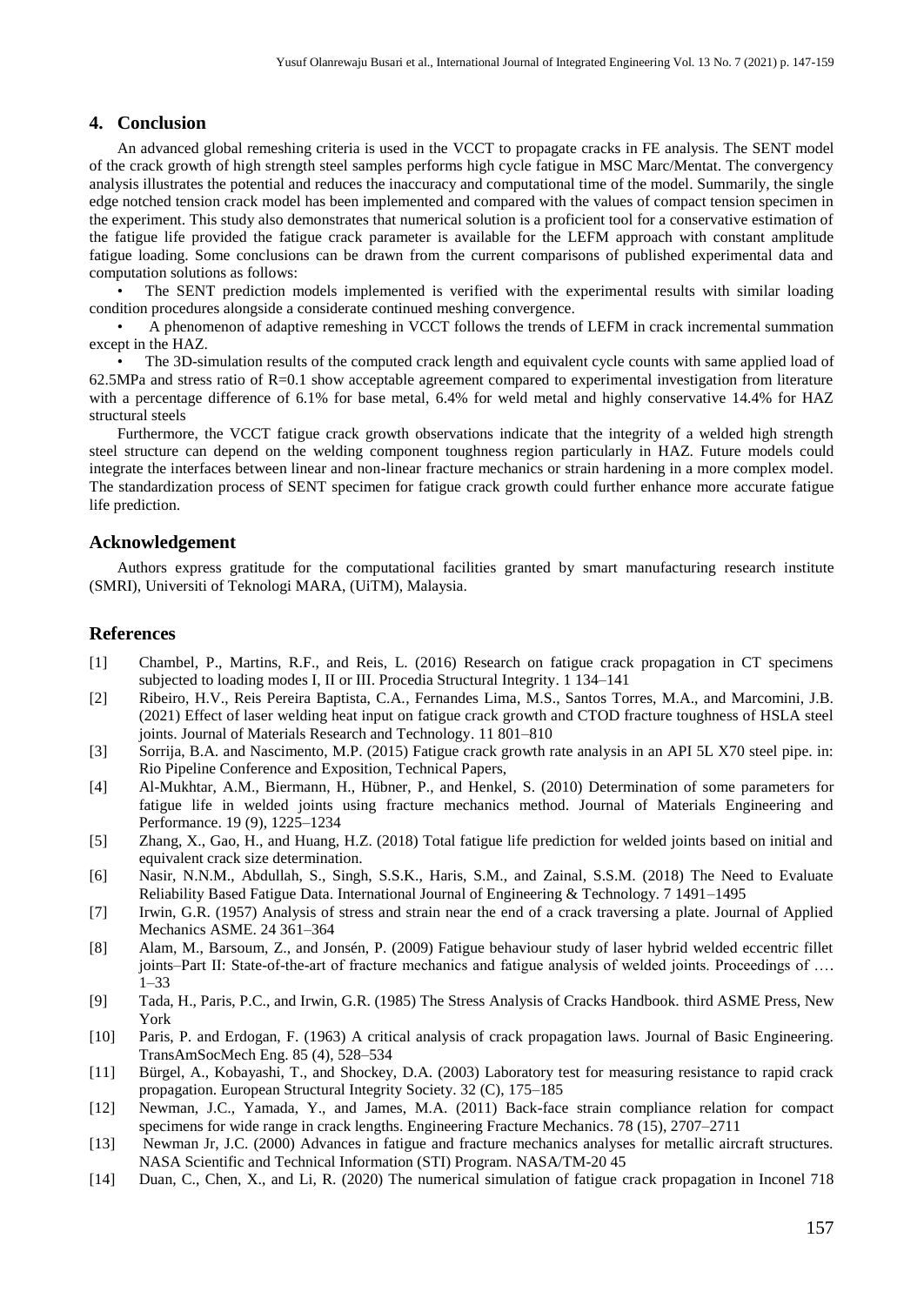alloy at different temperatures. Aerospace Systems. 3 (2), 87–95

- [15] Simunek, D., Leitner, M., and Grün, F. (2018) In-situ crack propagation measurement of high-strength steels including overload effects. Procedia Engineering. 213 (2018), 335–345
- [16] Verstraete, M.A., De Waele, W., Van Minnebruggen, K., and Hertelé, S. (2015) Single-specimen evaluation of tearing resistance in SENT testing. Engineering Fracture Mechanics. 148 324–336
- [17] Weeks, T.S. and Lucon, E. (2014) Direct comparison of single-specimen clamped SE(T) test methods on X100 line pipe steel. Proceedings of the Biennial International Pipeline Conference, IPC. 4 (October 2014),
- [18] Weeks, T.S. and Read, D.T. (2015) Comparison of J-integral from single specimen SE(T) tests on API-5L X100 line pipe steel. Proceedings of the International Offshore and Polar Engineering Conference. 2015-Janua (June 2015), 592–601
- [19] Busari, Y.O., Ariri, A., Manurung, Y.H.P., Sebayang, D., Leitner, M., Zaini, W.S.B.W., et al. (2020) Prediction of Crack Propagation Rate and Stress Intensity Factor of Fatigue and Welded Specimen with a Two-Dimensional Finite Element Method. {IOP} Conference Series: Materials Science and Engineering. 834 12008.
- [20] Schijve, J. (2009) Fatigue Crack Growth. Analysis and Predictions. in: J. Schijve (Ed.), Fatigue of Structures and Materials, Springer Netherlands, Dordrechtpp. 209–256
- [21] Rege, K. and Lemu, H.G. (2017) A review of fatigue crack propagation modelling techniques using FEM and XFEM. IOP Conference Series: Materials Science and Engineering. 276 (1),
- [22] Shivakumar, K.N., Tan, P.W., and Newman, J.C. (1988) A Virtual Crack-Closure Technique for Calculating Stress Intensity Factors for Cracked Three Dimensional Bodies. International Journal of Fracture. 36 43–50
- [23] Jacob, A., Mehmanparast, A., D'Urzo, R., and Kelleher, J. (2019) Experimental and numerical investigation of residual stress effects on fatigue crack growth behaviour of S355 steel weldments. International Journal of Fatigue. 128 105196
- [24] Kucharski, P., Lesiuk, G., and Szata, M. (2016) Description of fatigue crack growth in steel structural components using energy approach - Influence of the microstructure on the FCGR. AIP Conference Proceedings. 1780 0–8
- [25] Milović, L., Vuherer, T., Radaković, Z., Petrovski, B., Janković, M., Zrilić, M., et al. (2011) Determination of fatigue crack growth parameters in welded joint of HSLA steel. Structural Integrity and Life. 11 (3), 183–187.
- [26] Carpinteri, A., Ronchei, C., Scorza, D., and Vantadori, S. (2015) Fracture mechanics based approach to fatigue analysis of welded joints. Engineering Failure Analysis. 49 67–78
- [27] Kim, B.J. and Lim, B.S. (2004) Microstructure and fatigue crack growth behavior of heat affected zone in P92 steel weldment. Key Engineering Materials. 261–263 (II), 1185–1190
- [28] Kim, S., Jeong, D., and Sung, H. (2018) Reviews on factors affecting fatigue behavior of high-Mn steels. Metals and Materials International. 24 (1), 1–14
- [29] Kim, S., Kang, D., Kim, T.W., Lee, J., and Lee, C. (2011) Fatigue crack growth behavior of the simulated HAZ of 800MPa grade high-performance steel. Materials Science and Engineering A. 528 (6), 2331–2338.
- [30] Xin, H. and Veljkovic, M. (2020) Residual stress effects on fatigue crack growth rate of mild steel S355 exposed to air and seawater environments. Materials and Design. 193 108732.
- [31] Kodancha, K.G. and Kudari, S.K. (2009) Variation of stress intensity factor and elastic T-stress along the crack-front in finite thickness plates. Frattura Ed Integrità StrutturaleFrattura Ed Integrità Strutturale. 3 (8), 45– 51.
- [32] Leski, A. (2007) Implementation of the virtual crack closure technique in engineering FE calculations. Finite Elements in Analysis and Design. 43 (3), 261–268.
- [33] MSC Software (2016) Volume A: Theory and user information, 2016.
- [34] Anderson, T.L. (2005) Fracture mechanics : 3rd Editio Taylor & Francis., Boca Raton, FL.
- [35] Adak, D., Pramod, A.L.N., Ooi, E.T., and Natarajan, S. (2020) A combined virtual element method and the scaled boundary finite element method for linear elastic fracture mechanics. Engineering Analysis with Boundary Elements. 113 9–16
- [36] Areias, P., Reinoso, J., Camanho, P.P., César de Sá, J., and Rabczuk, T. (2018) Effective 2D and 3D crack propagation with local mesh refinement and the screened Poisson equation. Engineering Fracture Mechanics. 189 339–360
- [37] Areias, P. and Rabczuk, T. (2017) Steiner-point free edge cutting of tetrahedral meshes with applications in fracture. Finite Elements in Analysis and Design. 132 (May), 27–41
- [38] Deliou, A. and Bouchouicha, B. (2018) Fatigue crack propagation in welded joints X70. Frattura Ed Integrita Strutturale. 12 (46), 306–318
- [39] Krueger, R. (2004) Virtual crack closure technique: History, approach, and applications. Applied Mechanics Reviews. 57 (1–6), 109–143
- [40] Ramamurthy, T.S., Krlshnamurthy, T., Narayana, K.B., Vijayakumar, K., and B. Dattaguru (1986) Modified crack closure integral method for quarter points elements. Mechanics Research Communication. 13 (4), 179– 186
- [41] Raju, I.S. (1987) Calculation of strain-energy release rates with higher order and singular finite elements.